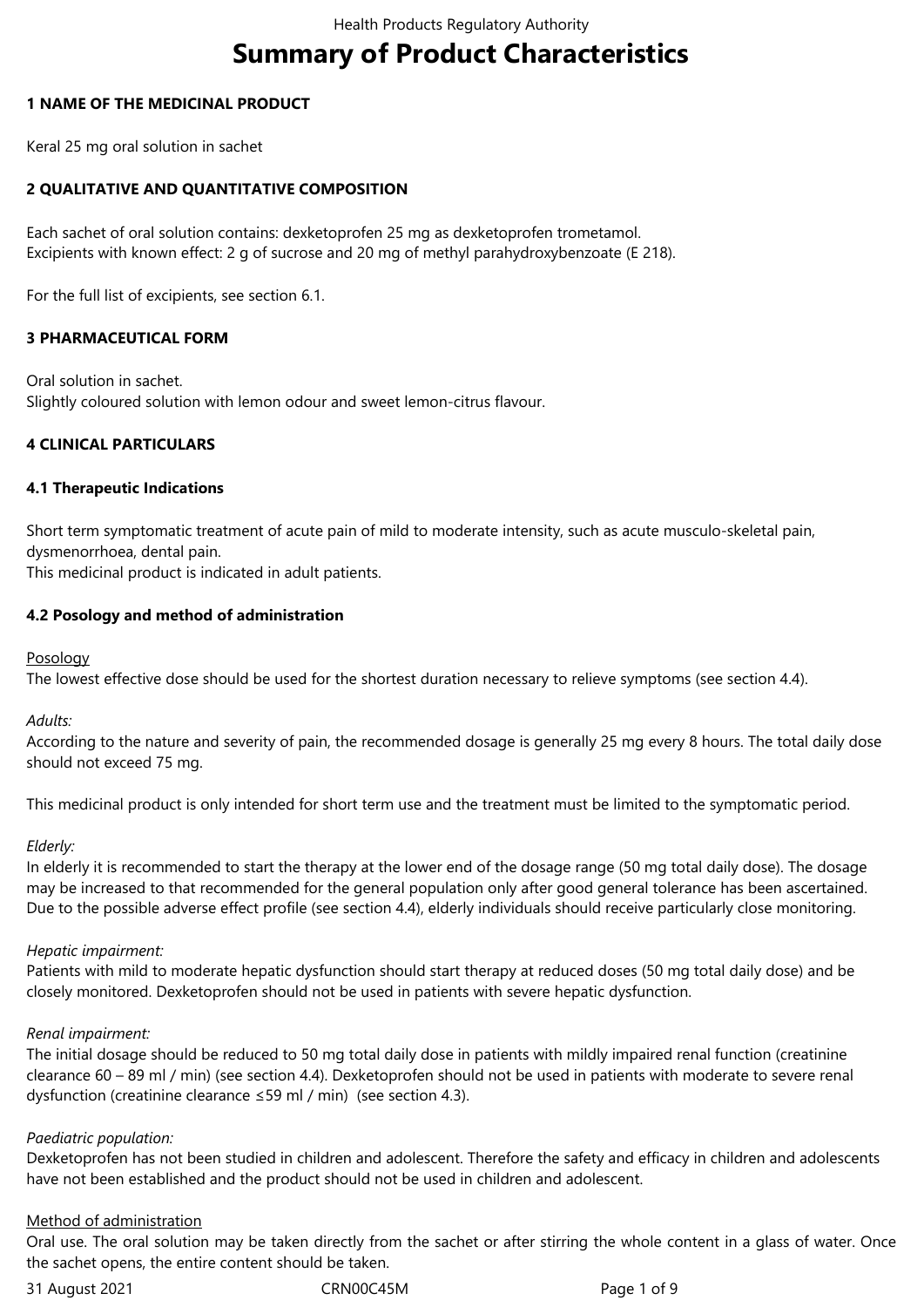Concomitant administration with food delays the absorption rate of the drug (see Pharmacokinetic Properties), thus in case of acute pain it is recommended that administration is at least 15 minutes before meals.

# **4.3 Contraindications**

- patients hypersensitiveto the active substance, to any other NSAID, or to any of the excipients listed in section 6.1.
- patients in whom substances with a similar action (e.g. acetylsalicylic acid, or other NSAIDs) precipitate attacks of asthma, bronchospasm, acute rhinitis, or cause nasal polyps, urticaria or angioedema.
- known photoallergic or phototoxic reactions during treatment with ketoprofen or fibrates
- patients with history of gastrointestinal bleeding or perforation related to previous NSAIDs therapy.
- patients with active peptic ulcer/gastrointestinal haemorrhage or any history of gastrointestinal bleeding, ulceration or perforation.
- patients with chronic dyspepsia.
- patients who have other active bleedings or bleeding disorders.
- patients with Crohn's disease or ulcerative colitis.
- patients with severe heart failure.
- patients with moderate to severe renal dysfunction (creatinine clearance ≤59 ml/min).
- patients with severely impaired hepatic function (Child-Pugh score 10 15).
- patients with haemorrhagic diathesis and other coagulation disorders.
- patients with severe dehydration (caused by vomiting, diarrhoea or insufficient fluid intake).
- during the third trimester of pregnancy and lactation period (see section 4.6).

# **4.4 Special warnings and precautions for use**

Administer with caution in patients with a history of allergic conditions.

The concomitant use of dexketoprofen with other NSAIDs including cyclooxygenase-2 selective inhibitors should be avoided. Undesirable effects may be minimised by using the lowesteffective dose for the shortest duration necessary to control symptoms (see section 4.2, and GI and cardiovascular risks below).

# Gastrointestinal safety

Gastrointestinal bleeding, ulceration or perforation which can be fatal, have been reported with all NSAIDs at anytime during treatment, with or without warning symptoms or a previous history of serious gastrointestinal events. When gastrointestinal bleeding or ulceration occurs in patients receiving dexketoprofen, the treatment should be withdrawn.

The risk of gastrointestinal bleeding, ulceration or perforation is higher with increasing NSAID doses, in patients with a history of ulcer, particularly if complicated with haemorrhage or perforation (see section 4.3), and in the elderly.

Use in elderly: The elderly have an increased frequency of adverse reactions to NSAIDs especially gastrointestinal bleeding and perforation which may be fatal (see section 4.2). These patients should commence treatment on the lowest dose available.

As with all NSAIDs, any history of oesophagitis, gastritis and/or peptic ulcer must be sought in order to ensure their total cure before starting treatment with dexketoprofen. Patients with gastrointestinal symptoms or history of gastrointestinal disease should be monitored for digestive disturbances, especially gastrointestinal bleeding.

NSAIDs should be given with care to patients with a history of gastrointestinal disease (ulcerative colitis, Crohn's disease) as their condition may be exacerbated (see section 4.8).

Combination therapy with protective agents (e.g. misoprostol or proton pump inhibitors) should be considered for these patients, and also for patients requiring concomitant low dose acetylsalicylic acid, or other drugs likely to increase gastrointestinal risk (see below and section 4.5).

Patients with a history of gastrointestinal toxicity, particularly when elderly, should report any unusual abdominal symptoms (especially gastrointestinal bleeding) particularly in the initial stages of treatment.

Caution should be advised in patients receiving concomitant medications which could increase the risk of ulceration or bleeding, such as oral corticosteroids, anticoagulants such as warfarin, selective serotonin-reuptake inhibitors or anti-platelet agents such as acetylsalicylic acid (see section 4.5).

# Renal Safety

Caution should be exercised in patients with impairment of renal functions. In these patients, the use of NSAIDs may result in deterioration of renal function, fluid retention and oedema. Caution is also required in patients receiving diuretic therapy or those who could develop hypovolaemia as there is an increased risk of nephrotoxicity.

Adequate fluid intake should be ensured during treatment to prevent dehydration and possibly associated increased renal toxicity.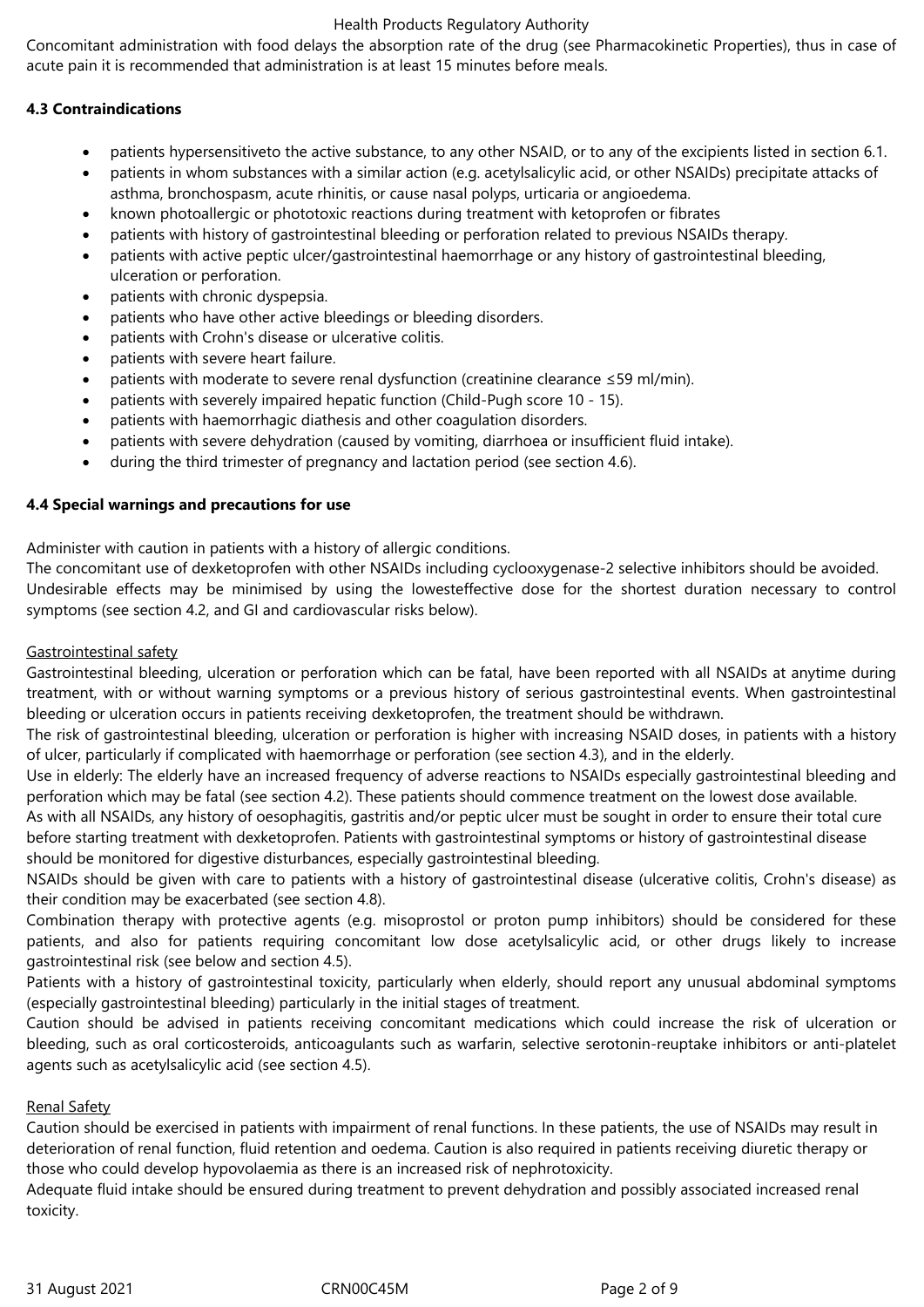As with all NSAIDs, it can increase plasma urea nitrogen and creatinine. As with other inhibitors of prostaglandin synthesis, it can be associated with adverse effects on the renal system which can lead to glomerular nephritis, interstitial nephritis, renal papillary necrosis, nephrotic syndrome and acute renal failure.

Elderly patients are more likely to be suffering from impaired renal function (see section 4.2).

# Liver Safety

Caution should be exercised in patients with impairment of hepatic functions.

As with other NSAIDs, it can cause transient small increases in some liver parameters, and also significant increases in SGOT and SGPT. In case of a relevant increase in such parameters, therapy must be discontinued. Elderly patients are more likely to be suffering from impaired hepatic function (see section 4.2).

# Cardiovascular and cerebrovascular safety

Appropriate monitoring and advice are required for patients with history of hypertension and/or mild to moderate heart failure. Special caution should be exercised in patients with a history of cardiac disease, in particular those with previous episodes of heart failure as there is an increased risk of triggering heart failure, since fluid retention and oedema have been reported in association with NSAIDs therapy.

Clinical trial and epidemiological data suggest that use of some NSAIDs (particularly at high doses and in long term treatment) may be associated with a small increased risk of arterial thrombotic events (e.g myocardial infarction or stroke). There are insufficient data to exclude such a risk for dexketoprofen.

Consequently, patients with uncontrolled hypertension, congestive heart failure, established ischaemic heart disease, peripheral arterial disease, and/or cerebrovascular disease should only be treated with dexketoprofen after careful consideration. Similar consideration should be made before initiating longer-term treatment of the patients with risk factors for cardiovascular disease (e.g. hypertension, hyperlipidaemia, diabetes mellitus, smoking).

All non-selective NSAIDs can inhibit platelet aggregation and prolong bleeding time via inhibition of prostaglandin synthesis. Therefore, the use of dexketoprofen in patients who are receiving other therapy that interferes with haemostasis, such as warfarin or other coumarins or heparins is not recommended (see section 4.5).

Elderly patients are more likely to be suffering from impaired cardiovascular function (see section 4.2).

# Skin reactions

Serious skin reactions, some of them fatal, including exfoliative dermatitis, Stevens-Johnson syndrome, and toxic epidermal necrolysis, have been reported very rarely in association with the use of NSAIDs (see section 4.8). Patients appear to be at highest risk of these reactions early in the course of therapy, the onset of the reaction occurring in the majority of cases within the first month of treatment. Keral should be discontinued at the first appearance of skin rash, mucosal lesions, or any other sign of hypersensitivity.

# Masking of symptoms of underlying infections

Dexketoprofen can mask symptoms of infection, which may lead to delayed initiation of appropriate treatment and thereby worsening the outcome of the infection. This has been observed in bacterial community acquired pneumonia and bacterial complications to varicella. When this medicine is administered for pain relief in relation to infection, monitoring of infection is advised. In non-hospital settings, the patient should consult a doctor if symptoms persist or worsen.

## Other information

Particular caution is required in patients with:

- congenital disorder of porphyrin metabolism (e.g. acute intermittent porphyria)
- dehydration
- directly after major surgery

If the physician considers long-term dexketoprofen therapy to be necessary, hepatic and renal function and the blood count should be regularly checked.

Severe acute hypersensitivity reactions (anaphylactic shock, for example) have been observed on very rare occasions. Treatment must be discontinued at the first signs of severe hypersensitivity reactions following intake of dexketoprofen. Depending on the symptoms, any medically required procedures must be initiated by specialist healthcare professionals.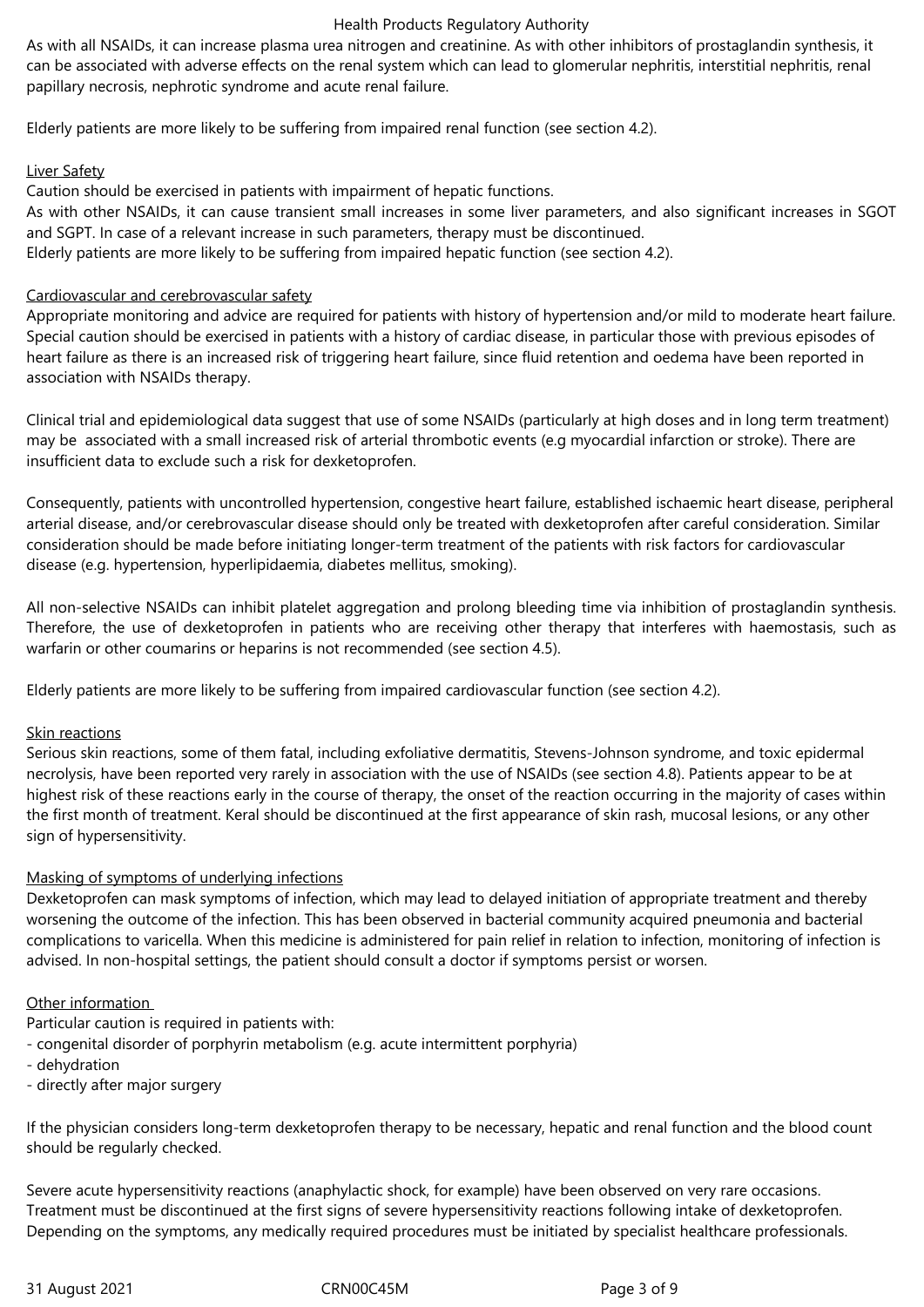Patients with asthma combined with chronic rhinitis, chronic sinusitis, and/or nasal polyposis have a higher risk of allergy to acetylsalicylic acid and/or NSAIDs than the rest of the population. Administration of this medicinal product can cause asthma attacks or bronchospasm, particularly in subjects allergic to acetylsalicylic acid or NSAIDs (see section 4.3). Exceptionally, varicella can be at the origin of serious cutaneous and soft tissues infectious complications. To date, the contributing role of NSAIDs in the worsening of these infections cannot be ruled out. Thus, it is advisable to avoid use of dexketoprofen in case of varicella.

Dexketoprofen should be administered with caution to patients suffering from haematopoietic disorders, systemic lupus erythematosus or mixed connective tissue disease.

Through concomitant intake of alcohol, active substance-related undesirable effects, particularly those that concern the gastrointestinal tract or the central nervous system, may be increased on use of NSAIDs.

This medicine may cause allergic reactions (possibly delayed) as it contains methyl parahydroxybenzoate (E 218).

This medicinal product contains sucrose. Patients with rare hereditary problems of fructose intolerance, glucose-galactose malabsorption or sucrase-isomaltase insufficiency should not take this medicine. This should be taken into account in patients with diabetes mellitus.

This medicine contains less than 1 mmol sodium (23 mg) per sachet, that is to say essentially 'sodium-free'.

# **4.5 Interaction with other medicinal products and other forms of interactions**

The following interactions apply to non-steroidal anti-inflammatory drugs (NSAIDs) in general:

Inadvisable combinations:

- Other NSAIDs, (including cyclooxygenase-2 selective inhibitors) and high doses of salicylates ( $\geq 3$  g/day): administration of several NSAIDs together may increase the risk of gastrointestinal ulcers and bleeding, via a synergistic effect.
- Anticoagulants: NSAIDs may enhance the effects of anti-coagulants, such as warfarin (see section 4.4)*,* due to the high plasma protein binding of dexketoprofen and the inhibition of platelet function and damage to the gastroduodenal mucosa. If the combination cannot be avoided, close clinical observation and monitoring of laboratory values should be carried out.
- Heparins: increased risk of haemorrhage (due to the inhibition of platelet function and damage to the gastroduodenal mucosa). If the combination cannot be avoided, close clinical observation and monitoring of laboratory values should be carried out.
- Corticosteroids: there is an increased risk of gastrointestinal ulceration or bleeding (see section 4.4).
- Lithium (described with several NSAIDs): NSAIDs increase blood lithium levels, which may reach toxic values (decreased renal excretion of lithium). This parameter therefore requires monitoring during the initiation, adjustment and withdrawal of treatment with dexketoprofen.
- Methotrexate, used at high doses of 15 mg/week or more: increased haematological toxicity of methotrexate via a decrease in its renal clearance by NSAIDs in general.
- Hydantoines and sulphonamides: the toxic effects of these substances may be increased.Combinations requiring precautions:
- Diuretics, ACE inhibitors, antibacterial aminoglycosides and angiotensin II receptor antagonists: Dexketoprofen may reduce the effect of diuretics and antihypertensive drugs. In some patients with compromised renal function (e.g. dehydrated patients or elderly with compromised renal function), the coadministration of agents that inhibit cyclo-oxygenase and ACE inhibitor or angiotensin II receptor antagonists or antibacterial aminoglycosides may result in further deterioration of renal function, which is usually reversible. In case of combined prescription of dexketoprofen and a diuretic, it is essential to ensure that the patient is adequately hydrated and to monitor renal function at the start of the treatment and periodically thereafter. Co-administration of dexketoprofen and potassium-sparing diuretics can lead to hyperkalaemia. Monitoring of blood potassium concentrations is required (see section 4.4).
- Methotrexate, used at low doses, less than 15 mg/week: increased haematological toxicity of methotrexate via a decrease in its renal clearance by antiinflammatory agents in general. Weekly monitoring of blood count during the first weeks of the combination. Increased surveillance in the presence of even mildly impaired renal function, as well as in the elderly.
- Pentoxyfilline: increased risk of bleeding. Increase clinical monitoring and check bleeding time more often.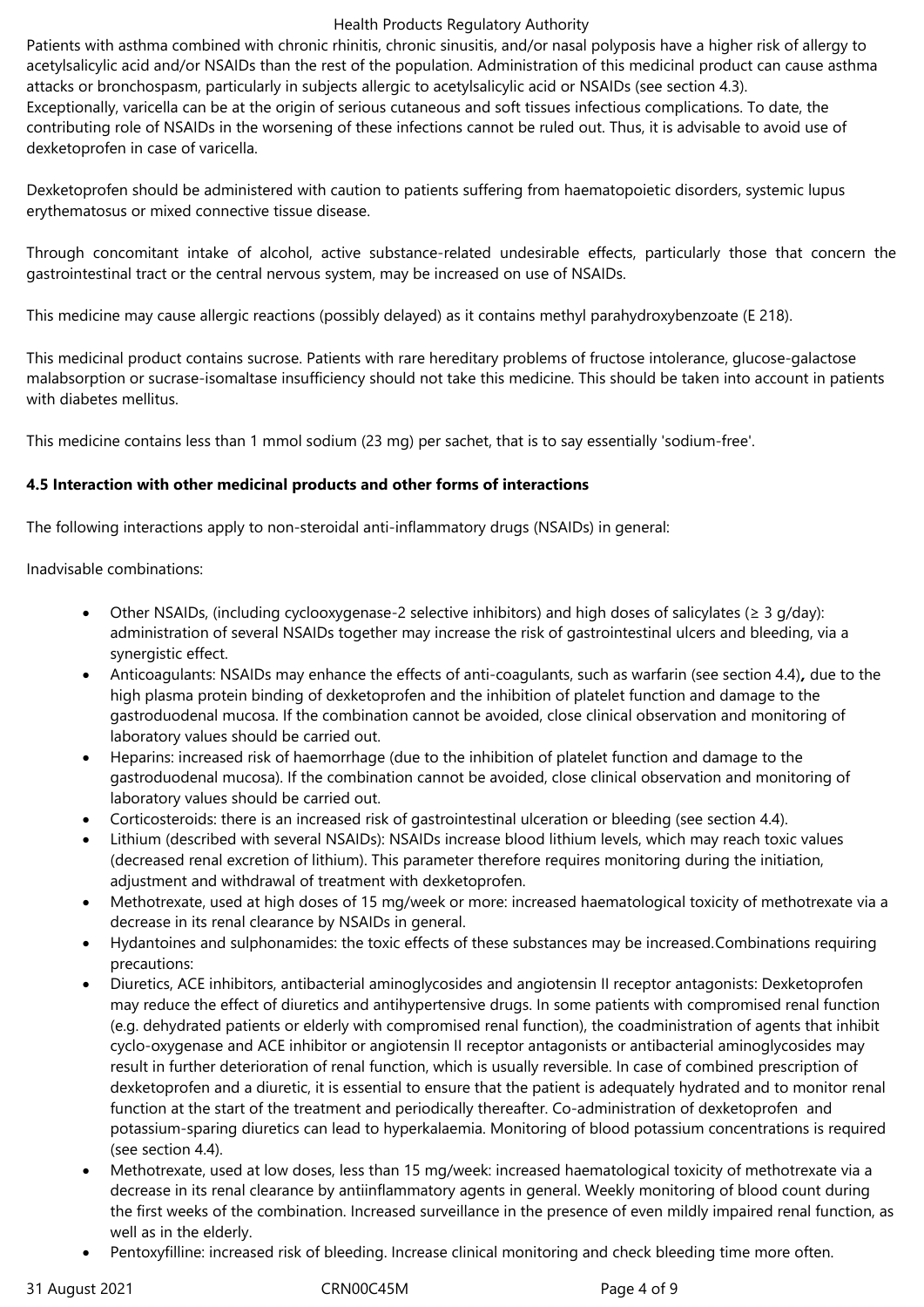- Zidovudine: risk of increased red cell line toxicity via action on reticulocytes, with severe anaemia occurring one week after the NSAID is started. Check complete blood count and reticulocyte count one to two weeks after starting treatment with the NSAID.
- Sulfonylureas: NSAIDs can increase the hypoglycaemic effect of sulfonylureas by displacement from plasma protein binding sites.Combinations needing to be taken into account:
- Beta-blockers: treatment with a NSAID may decrease their antihypertensive effect via inhibition of prostaglandin synthesis.
- Cyclosporin and tacrolimus: nephrotoxicity may be enhanced by NSAIDs via renal prostaglandin mediated effects. During combination therapy, renal function has to be measured.
- Thrombolytics: increased risk of bleeding.
- Anti-platelet agents and selective serotonin reuptake inhibitors (SSRIs): increased risk of ulcer or gastrointestinal bleeding (see section 4.4).
- Probenecid: plasma concentrations of dexketoprofen may be increased; this interaction can be due to an inhibitory mechanism at the site of renal tubular secretion and of glucuronoconjugation and requires adjustment of the dose of dexketoprofen.
- Cardiac glycosides: NSAIDs may increase plasma glycoside concentration.
- Mifepristone: there is a theoretical risk that prostaglandin synthetase inhibitors may alter the efficacy of mifepristone. Limited evidence suggests that co-administration of NSAIDs on the day of prostaglandin administration does not adversely influence the effects of mifepristone or the prostaglandin on cervical ripening or uterine contractility and does not reduce the clinical efficacy of medical termination of pregnancy.
- Quinolone antibiotics: animal data indicate that high doses of quinolones in combination with NSAIDs can increase the risk of developing convulsions.
- Tenofovir: concomitant use with NSAID can increase plasma urea nitrogen and creatinine, renal function should be monitored in order to control a potential synergic influence on renal function.
- Deferasirox: concomitant use with NSAIDs can increase the risk of gastrointestinal toxicity. Close clinical monitoring is required when deferasirox is combined with these substances.
- Pemetrexed: concomitant use with NSAIDs may decrease pemetrexed elimination, therefore caution should be made when administering higher doses of NSAIDs. In patients with mild to moderate renal insufficiency (creatinine clearance from 45 to 79 ml/min), the concomitant administration of pemetrexed with NSAIDs doses should be avoided for 2 days before and 2 days following pemetrexed administration.

# **4.6 Fertility, pregnancy and lactation**

Dexketoprofen use is contraindicated during third trimester of pregnancy and lactation (see section 4.3).

## **Pregnancy**

Inhibition of prostaglandin synthesis may adversely affect the pregnancy and/or the embryo/foetal development. Data from epidemiological studies raise concern about an increased risk of miscarriage and of cardiac malformation and gastroschisis after use of a prostaglandin synthesis inhibitor in early pregnancy. The absolute risk for cardiovascular malformation was increased from less than 1%, up to approximately 1.5%. The risk is believed to increase with dose and duration of therapy. In animals, administration of a prostaglandin synthesis inhibitor has been shown to result in increased pre- and post-implantation loss and embryo-foetal lethality.

In addition, increased incidences of various malformations including cardiovascular, have been reported in animals given a prostaglandin synthesis inhibitor during the organogenetic period (see section 5.3). During the first and second trimester of pregnancy, dexketoprofen trometamol should not be given unless clearly necessary. If dexketoprofen is used by a woman attempting to conceive, or during the first and second trimester of pregnancy, the dose should be kept as low and duration of treatment as short as possible.

During the third trimester of pregnancy, all prostaglandin synthesis inhibitors may expose: - the fetus to:

- cardiopulmonary toxicity (with premature closure of the ductus arteriosus and pulmonary hypertension);
- renal dysfunction, which may progress to renal failure with oligo-hydroamniosis;
- the mother and the neonate, at the end of pregnancy, to:
- possible prolongation of bleeding time, an anti-aggregating effect which may occur even at very low doses;
- inhibition of uterine contractions resulting in delayed or prolonged labour.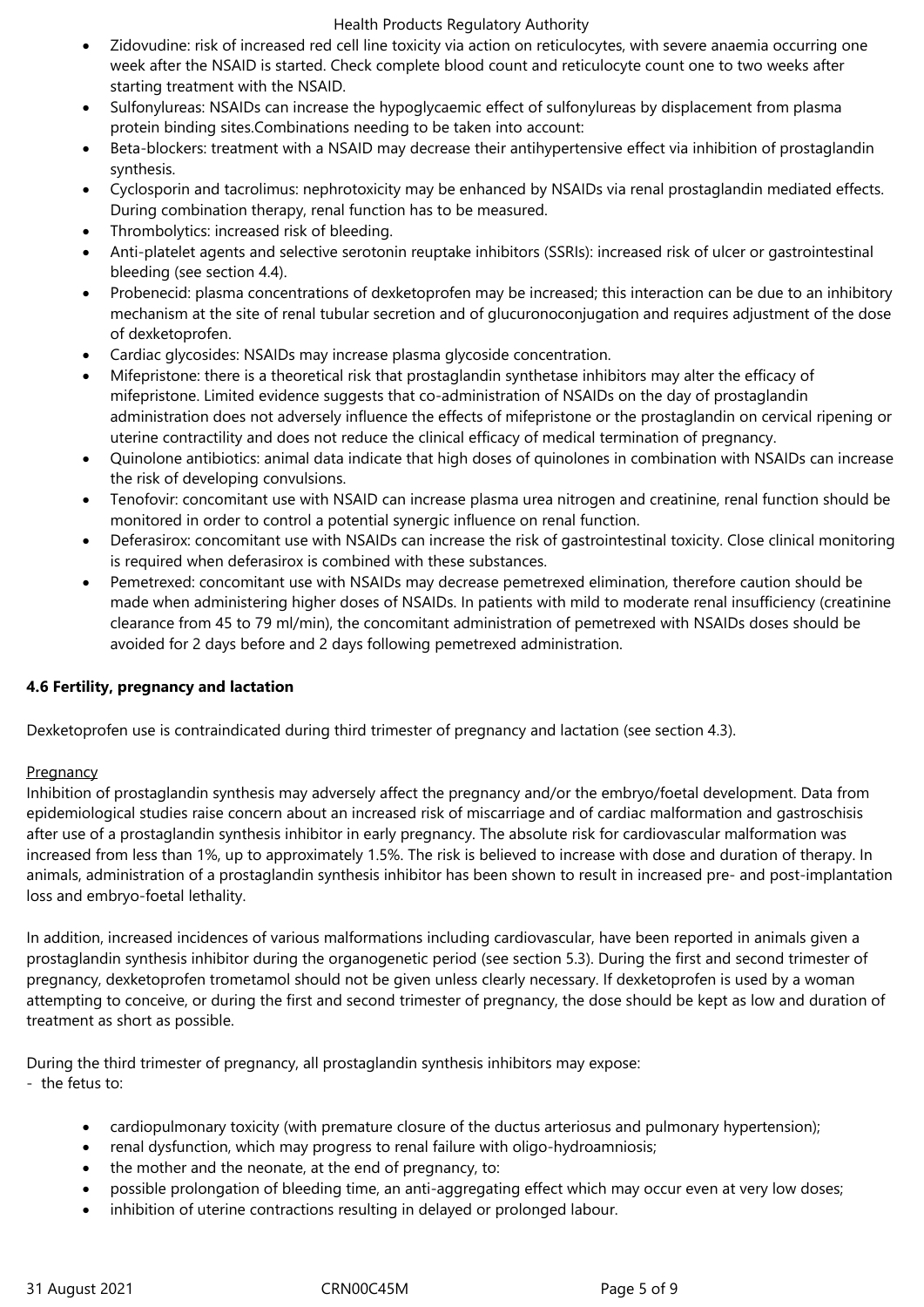# Breast-feeding

It is not known whether dexketoprofen is excreted in human milk. Its use is contraindicated during breast-feeding (see section 4.3).

# **Fertility**

As with other NSAIDs, the use of dexketoprofen may impair female fertility and is not recommended in women attempting to conceive. In women who have difficulties conceiving or who are undergoing investigation of infertility, withdrawal of dexketoprofen should be considered.

# **4.7 Effects on ability to drive and use machines**

Thismedicinal product may cause undesirable effects such as dizziness, visual disturbancesor drowsiness. The ability to react and the ability to take part actively inroad traffic and to operate machines may be impaired in these cases

# **4.8 Undesirable effects**

The adverse events reported as at least possibly related with dexketoprofen in clinical trials (tablet formulation), as well as the adverse reactions reported after the marketing of Keral oral solution in sachet are tabulated below, classified by system organ class and ordered by frequency:

Because Cmax plasma levels of dexketoprofen for the oral solution formulation are higher than those reported for the tablet formulation, a potentially increased risk for adverse (gastrointestinal) events cannot be excluded.

| <b>SYSTEM ORGAN</b><br><b>CLASS</b>                             | Common<br>$(≥1/100$ to <1/10)                                         | <b>Uncommon</b><br>(≥1/1,000                            | Rare<br>(≥1/10,000 to                                                                                  | <b>Very rare</b><br>(<1/10,000)                        |  |
|-----------------------------------------------------------------|-----------------------------------------------------------------------|---------------------------------------------------------|--------------------------------------------------------------------------------------------------------|--------------------------------------------------------|--|
|                                                                 |                                                                       | to $<$ 1/100)                                           | $<$ 1/1,000)                                                                                           |                                                        |  |
| <b>Blood and</b><br>lymphatic                                   | $- - -$                                                               |                                                         |                                                                                                        | Neutropenia, thrombocytopenia                          |  |
| system disorders                                                |                                                                       |                                                         |                                                                                                        |                                                        |  |
| Immune system<br>disorders                                      | $---$                                                                 | $---$                                                   | Laryngeal                                                                                              | Anaphylactic reaction, including anaphylactic<br>shock |  |
| <b>Metabolism and</b>                                           |                                                                       |                                                         | oedema                                                                                                 |                                                        |  |
| nutrition                                                       | $---$                                                                 | $---$                                                   | Anorexia                                                                                               | $---$                                                  |  |
| disorders                                                       |                                                                       |                                                         |                                                                                                        |                                                        |  |
| <b>Psychiatric</b>                                              |                                                                       | Insomnia,                                               |                                                                                                        |                                                        |  |
| disorders                                                       | $---$                                                                 | anxiety                                                 | $---$                                                                                                  | $---$                                                  |  |
| Nervous system<br>disorders                                     | $---$                                                                 | Headache,<br>dizziness<br>somnolence                    | Paraesthesia,<br>syncope                                                                               | $---$                                                  |  |
| <b>Eye disorders</b>                                            | $- - -$                                                               |                                                         | $---$                                                                                                  | <b>Blurred vision</b>                                  |  |
| <b>Ear and</b><br>labyrinth<br>disorders                        | $---$                                                                 | Vertigo                                                 | $---$                                                                                                  | Tinnitus                                               |  |
| <b>Cardiac</b><br>disorders                                     | $---$                                                                 | Palpitations                                            | $---$                                                                                                  | Tachycardia                                            |  |
| <b>Vascular</b><br>disorders                                    | $---$                                                                 | Flushing                                                | Hypertension                                                                                           | Hypotension                                            |  |
| <b>Respiratory,</b><br>thoracic and<br>mediastinal<br>disorders | $---$                                                                 | $---$                                                   | Bradypnoea                                                                                             | Bronchospasm, dyspnoea                                 |  |
| <b>Gastrointestinal</b><br>disorders                            | Nausea and/or<br>vomiting, abdominal<br>pain, diarrhoea,<br>dyspepsia | Gastritis,<br>constipation,<br>dry mouth,<br>flatulence | Peptic ulcer,<br>peptic ulcer<br>haemorrhage<br>or peptic ulcer<br>perforation<br>(see section<br>4.4) | Pancreatitis                                           |  |
| <b>Hepatobiliary</b><br>disorders                               | $---$                                                                 | $---$                                                   | Hepatocellular<br>injury                                                                               |                                                        |  |
| 31 August 2021                                                  | CRN00C45M<br>Page 6 of 9                                              |                                                         |                                                                                                        |                                                        |  |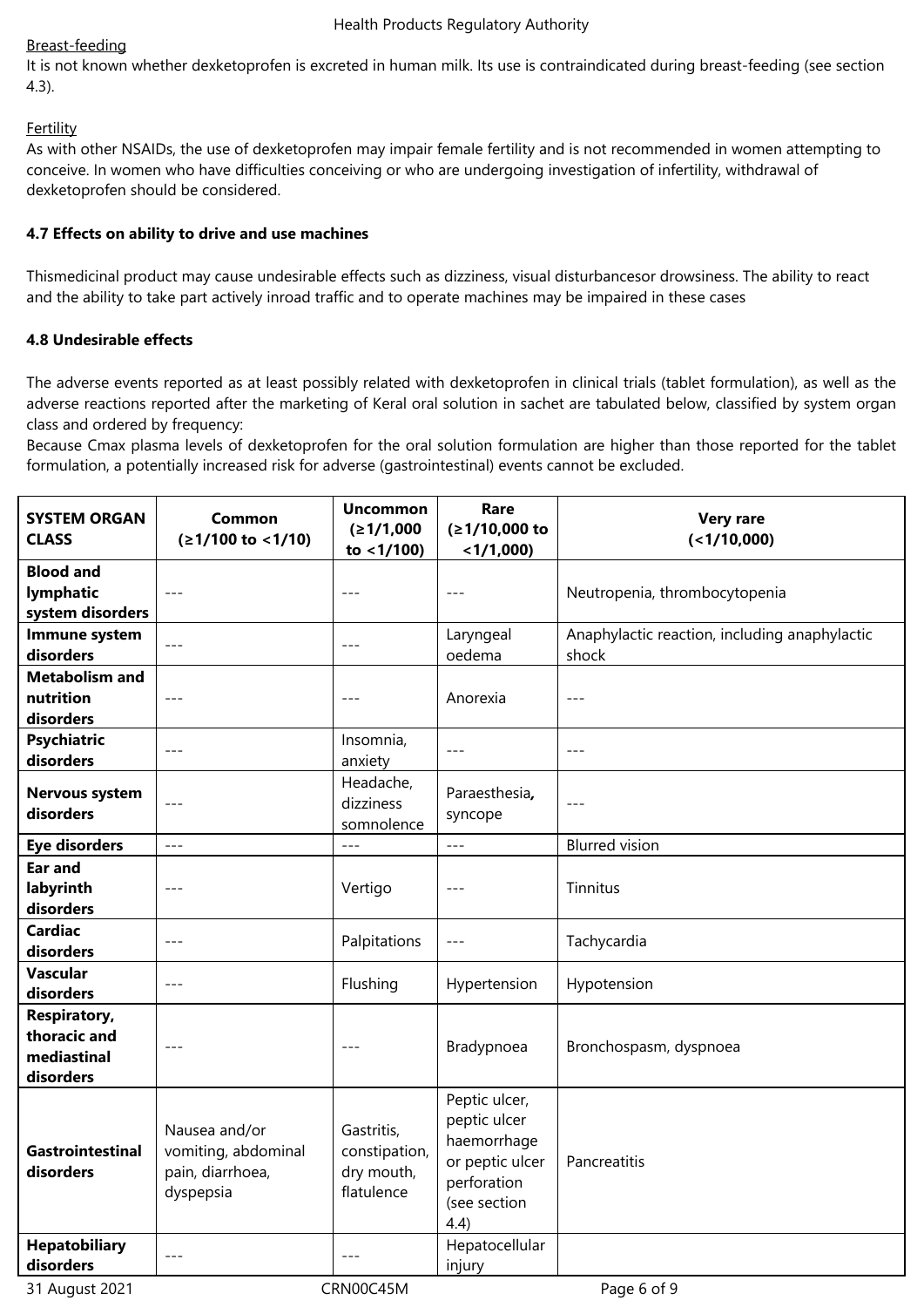| supcutaneous<br>tissue disorders                                     |         | <b>TNASTI</b>                                        | sweathig<br>increased                           | facial oedema, photosensitivity reaction,<br>pruritus |
|----------------------------------------------------------------------|---------|------------------------------------------------------|-------------------------------------------------|-------------------------------------------------------|
| <b>Musculoskeletal</b><br>and connective<br>tissue disorders         | $---$   | $---$                                                | Back pain                                       | $- -$                                                 |
| <b>Renal and</b><br>urinary<br>disorders                             | $---$   | $- -$                                                | Acute renal<br>failure,<br>Polyuria             | Nephritis or nephrotic syndrome                       |
| <b>Reproductive</b><br>system and<br>breast disorders                | $- - -$ |                                                      | Menstrual<br>disorder,<br>prostatic<br>disorder |                                                       |
| <b>General</b><br>disorders and<br>administration<br>site conditions |         | Fatigue,<br>pain,<br>asthenia,<br>rigors,<br>malaise | Peripheral<br>oedema                            | $- - -$                                               |
| <b>Investigations</b>                                                | ---     | ---                                                  | Liver function<br>test abnormal                 |                                                       |

The most commonly-observed adverse events are gastrointestinal in nature. Peptic ulcers, perforation or gastrointestinal bleeding, sometimes fatal, particularly in the elderly, may occur (see section 4.4 Special warnings and precautions for use). Nausea, vomiting, diarrhoea, flatulence, constipation, dyspepsia, abdominal pain, melaena, haematemesis, ulcerative stomatitis, exacerbation of colitis and Crohn's disease (see section 4.4) have been reported following administration. Less frequently, gastritis has been observed. Oedema, hypertension and cardiac failure have been reported in association with NSAIDs treatment.

As with other NSAIDs the following undesirable effects may appear aseptic meningitis, which might predominantly occur in patients with systemic lupus erythematosus or mixed connective tissue disease; haematological reactions (purpura, aplastic and haemolytic anaemia, and rarely agranulocytosis and medullar hypoplasia).

Bullous reactions including Stevens Johnson Syndrome and Toxic Epidermal Necrolysis (very rare).

Clinical trial and epidemiological data suggest that use of some NSAIDs (particularly at high doses and in long term treatment) may be associated with a small increased risk of arterial thrombotic events (e.g myocardial infarction or stroke; see section 4.4).

## Reporting of suspected adverse reactions

Reporting suspected adverse reactions after authorisation of the medicinal product is important. It allows continued monitoring of the benefit/risk balance of the medicinal product. Healthcare professionals are asked to report any suspected adverse reactions via the Yellow Card Scheme. Website: www.mhra.gov.uk/yellowcard or search for MHRA Yellow Card in the Google Play or Apple App Store.

## **4.9 Overdose**

The symptomatology following overdose is not known. Similar medicinal products have produced gastrointestinal (vomiting, anorexia, abdominal pain) and neurological (somnolence, vertigo, disorientation, headache) disorders. In case of accidental or excessive intake, immediately institute symptomatic therapy according to the patient's clinical condition. Activated charcoal should be administered if more than 5 mg/kg has been ingested by an adult or a child within an hour.

Dexketoprofen trometamol may be removed by dialysis.

## **5 PHARMACOLOGICAL PROPERTIES**

## **5.1 Pharmacodynamic properties**

Pharmacotherapeutic group: propionic acid derivatives ATC code: M01AE17.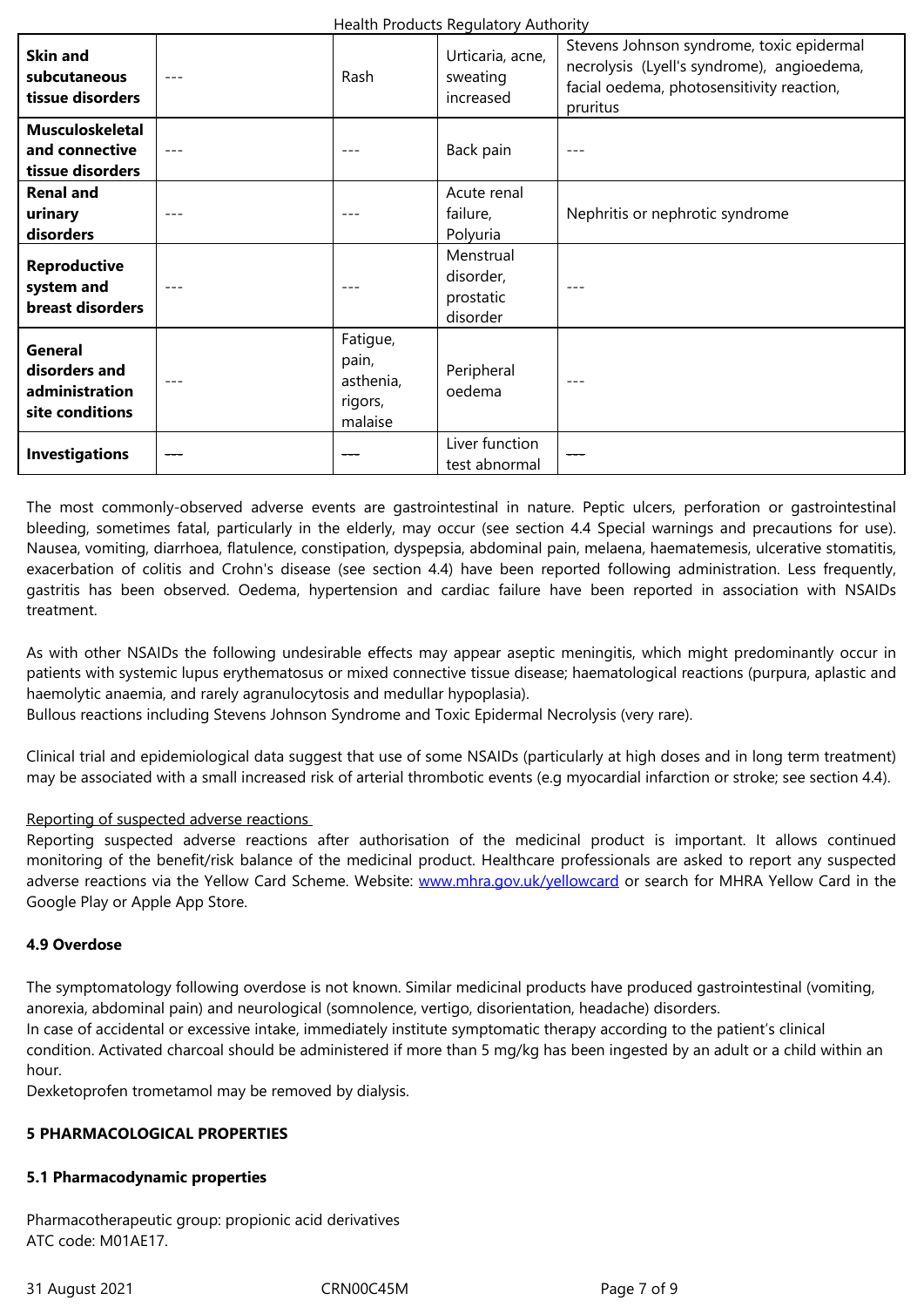Dexketoprofen trometamol is the tromethamine salt of S-(+)-2-(3-benzoylphenyl)propionic acid, an analgesic, anti-inflammatory and antipyretic drug, which belongs to the non-steroidal anti-inflammatory group of drugs (M01AE).

## Mechanism of action

The mechanism of action of non-steroidal antiinflammatory drugs is related to the reduction of prostaglandin synthesis by the inhibition of cyclooxygenase pathway. Specifically, there is an inhibition of the transformation of arachidonic acid into cyclic endoperoxides, PGG2 and PGH2, which produce prostaglandins PGE1, PGE2, PGF2a and PGD2 and also prostacyclin PGI2 and thromboxanes (TxA2 and TxB2). Furthermore, the inhibition of the synthesis of prostaglandins could affect other inflammation mediators such as kinins, causing an indirect action which would be additional to the direct action.

## Pharmacodynamic effects

Dexketoprofen has been demonstrated to be an inhibitor for COX-1 and COX-2 activities in experimental animals and humans.

## Clinical efficacy and safety

Clinical studies performed on several pain models demonstrated effective analgesic activity of dexketoprofen. The onset of the analgesic activity was obtained in some studies at30 minutes post-administration. The analgesic effect persists for 4 to 6 hours.

# **5.2 Pharmacokinetic properties**

Two bioequivalence studies on healthy volunteers were carried out to compare dexketoprofen 25mg oral solution in sachet taken with and without water versus the film-coated tablets.

The comparison between dexketoprofen oral tablet and oral solution taken with water indicated that the two formulations were bioequivalent in terms of total exposure (AUC). Peak concentrations ( $C_{\text{max}}$ ) were approximately 20% higher for the oral solution in comparison to the tablet.

The comparison between dexketoprofen tablet and oral solution taken without water indicated that the two formulations were bioequivalent in terms of both AUC and  $C_{\text{max}}$ .

# Absorption

Dexketoprofen is rapidly absorbed after oral administration, showing maximum plasma concentrations achieved after 15-20 minutes (range 10 - 75 minutes) when administered as oral solution.

When administered concomitantly with food, the AUC does not change, however the  $C_{\text{max}}$  of dexketoprofen decreases and its absorption rate is delayed (increased  $t_{\text{max}}$ ).

## **Distribution**

The distribution half-life and elimination half-life valuesof dexketoprofen are 0.35 and 1.65 hours, respectively. As with other drugs with a high plasma protein binding (99%), its volume of distribution has a mean value below 0.25 l/kg. In multiple-dose pharmacokinetic studies, it was observed that the AUC after the last administration is not different from that obtained following a single dose, indicating that no drug accumulation occurs.

## Biotransformation and elimination

After administration of dexketoprofen only the S-(+) enantiomer is obtained in urine, demonstrating that no conversion to the R-(-) enantiomer occurs in humans.

The main elimination route for dexketoprofen is glucuronide conjugation followed by renal excretion.

# **5.3 Preclinical safety data**

Non-clinical data reveal no special hazard for humans based on conventional studies of safety pharmacology, genotoxicity and immunopharmacology. The chronic toxicity studies carried out in mice and monkeys gave a No Observed Adverse Effect Level (NOAEL) at doses 2 fold higher than maximum recommended human dose. In monkey, at higher doses, the main adverse effect observed were blood in faeces, decreased body weight gain and, at the highest dose, erosive gastrointestinal lesions. These effects appeared at doses determining a drug exposure 14-18 fold higher than that at the maximum recommended human dose.

There are no studies on the carcinogenic potential in animals.

As it has been recognised for the whole pharmacological class of NSAIDs, dexketoprofen may cause changes of embryo-foetal survival in animal models, both indirectly, through the gastrointestinal toxicity on the pregnant mothers, and directly upon the development of the foetus.